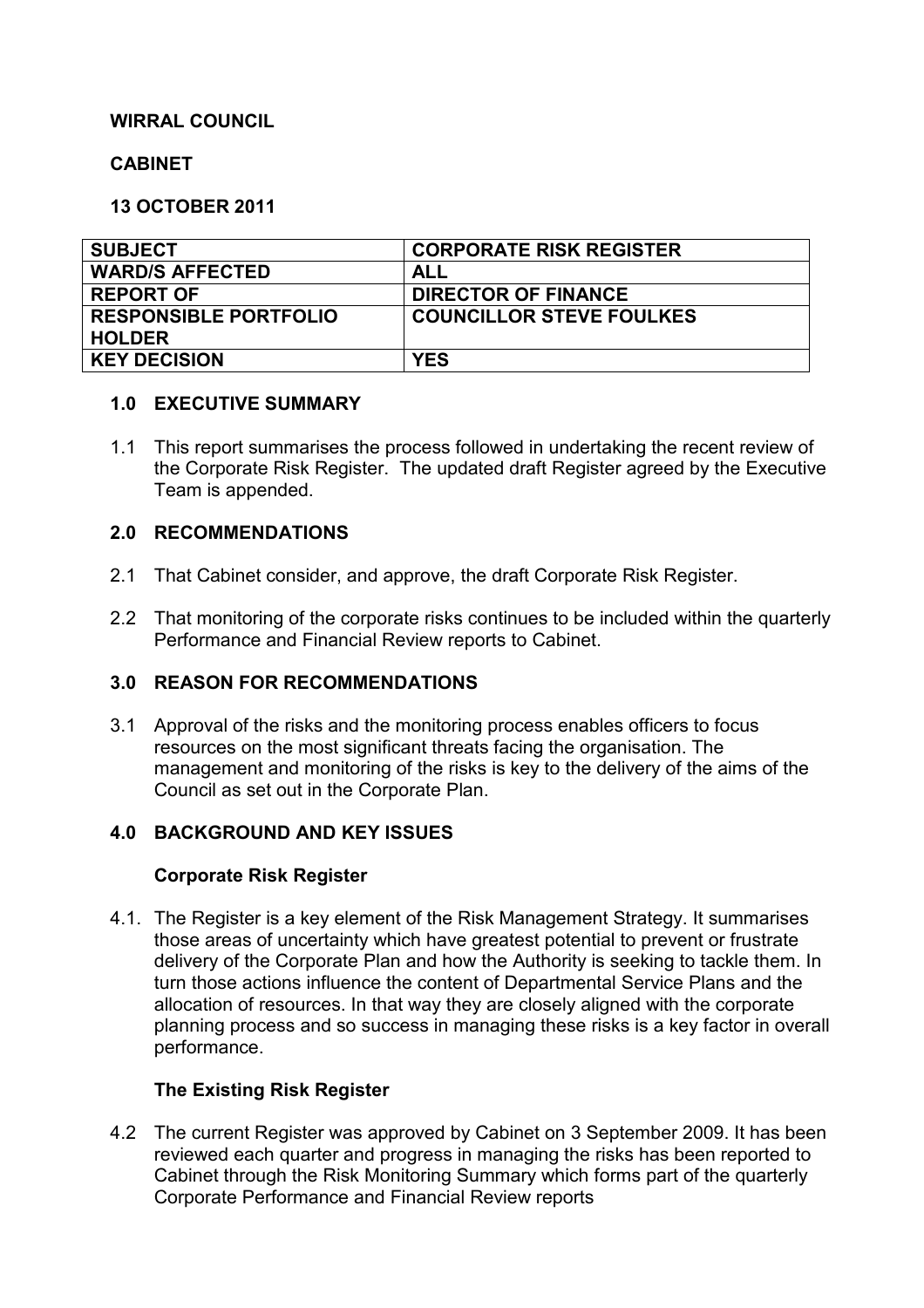4.3 More recently indicators have been developed for some of the risks which allow greater insight as to whether the action being taken to manage them is having a positive impact. These are also included in the Risk Monitoring Summary.

## **The Review Process**

- 4.4 Although the broad goals within the Corporate Plan 2011 2014 are similar to the previous Plan there have been changes in the relative importance of certain elements. In addition there have been, and continue to be, significant changes both within the Council and in the external environment. The review sought to take account of these changes.
- 4.5 The review was undertaken through a series of structured sessions with the Executive Team. Firstly the key internal and external factors underpinning delivery of the Corporate Plan were identified which included community engagement, agility of the workforce, government policy and dependencies on other stakeholders. The Executive Team then considered the main influences on those factors at present, and in the future, including changes in service delivery models, the level of public expectation and the health of the economy. This led to the identification of a number of potentially serious risk scenarios.
- 4.6 Draft descriptions of the nature of the uncertainties and the threats which they posed were composed and refined by the Executive Team so that they more accurately reflected the issues. A Lead Officer for each risk was identified and the existing, and further, controls in managing the risks were reviewed and the draft Risk Register at Appendix 1 was agreed by the Executive Team.

# **Next Steps**

- 4.7 Cabinet are asked to consider the draft Risk Register. The next stage will be to assess the risks and score them in accordance with the matrix within the Risk Management Strategy which has been reproduced at Appendix 2.
- 4.8 As part of the arrangements for the governance, delivery and monitoring of the Corporate Plan the Executive Team regularly review the effectiveness of the existing controls, the progress in implementing additional actions and consider any new risks of potential corporate significance. These reviews will continue to inform the Risk Monitoring element of the Corporate Performance and Financial Reviews reported to Cabinet.
- 4.9 The Risk Management Strategy report elsewhere on this agenda includes a plan for reviewing the overall approach to risk and uncertainty. This would encompass all risk management processes including that for determining the most significant threats and opportunities facing the organisation and how Cabinet might best be involved.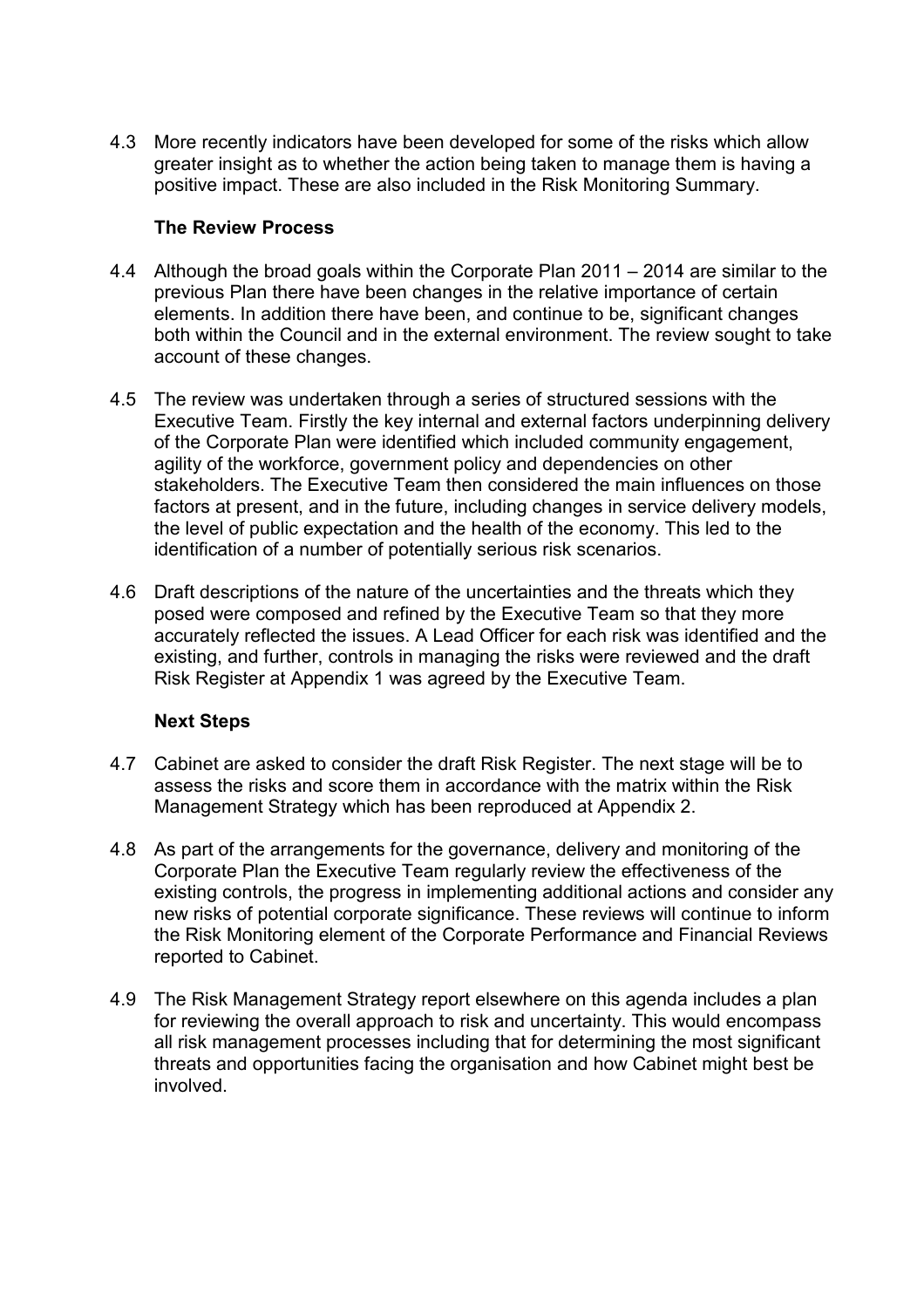## **5.0 RELEVANT RISKS**

5.1 The issues contained in Appendix 1 are considered by the Executive Team to present the most significant risks to achievement of the goals contained in the Corporate Plan. If they are not managed effectively there could be severe implications for delivery of the Plan and the Executive Team has identified the existing, as well as further, controls to mitigate the impact.

## **6.0 OTHER OPTIONS CONSIDERED**

6.1. There were none considered in respect of this report.

## **7.0 CONSULTATION**

7.1 The Risk Register has been considered by the Executive Team and is being presented to Cabinet for consideration.

## **8.0 IMPLICATIONS FOR VOLUNTARY, COMMUNITY AND FAITH GROUPS**

8.1 There are no implications arising directly from this report.

## **9.0 RESOURCE IMPLICATIONS: FINANCIAL; IT; STAFFING; AND ASSETS**

9.1 Whilst there are no direct implications the effective management of the risks will help avoid losses with a financial impact, impact upon assets and injury to staff.

#### **10.0 LEGAL IMPLICATIONS**

10.1 There are no implications arising directly from this report.

#### **11.0 EQUALITIES IMPLICATIONS**

11.1 There are no equalities implications arising directly from this report.

#### **12.0 CARBON REDUCTION IMPLICATIONS**

12.1 There are no carbon usage implications arising directly from this report.

#### **13.0 PLANNING AND COMMUNITY SAFETY IMPLICATIONS**

13.1 There are no direct planning implications. The effective management of the corporate risks will help assist with maintaining public safety.

FNCE/180/11

**REPORT AUTHOR:** Mike Lane

 (Designation) Risk & Insurance Officer telephone: (0151) 666 3413 email: mikelane@wirral.gov.uk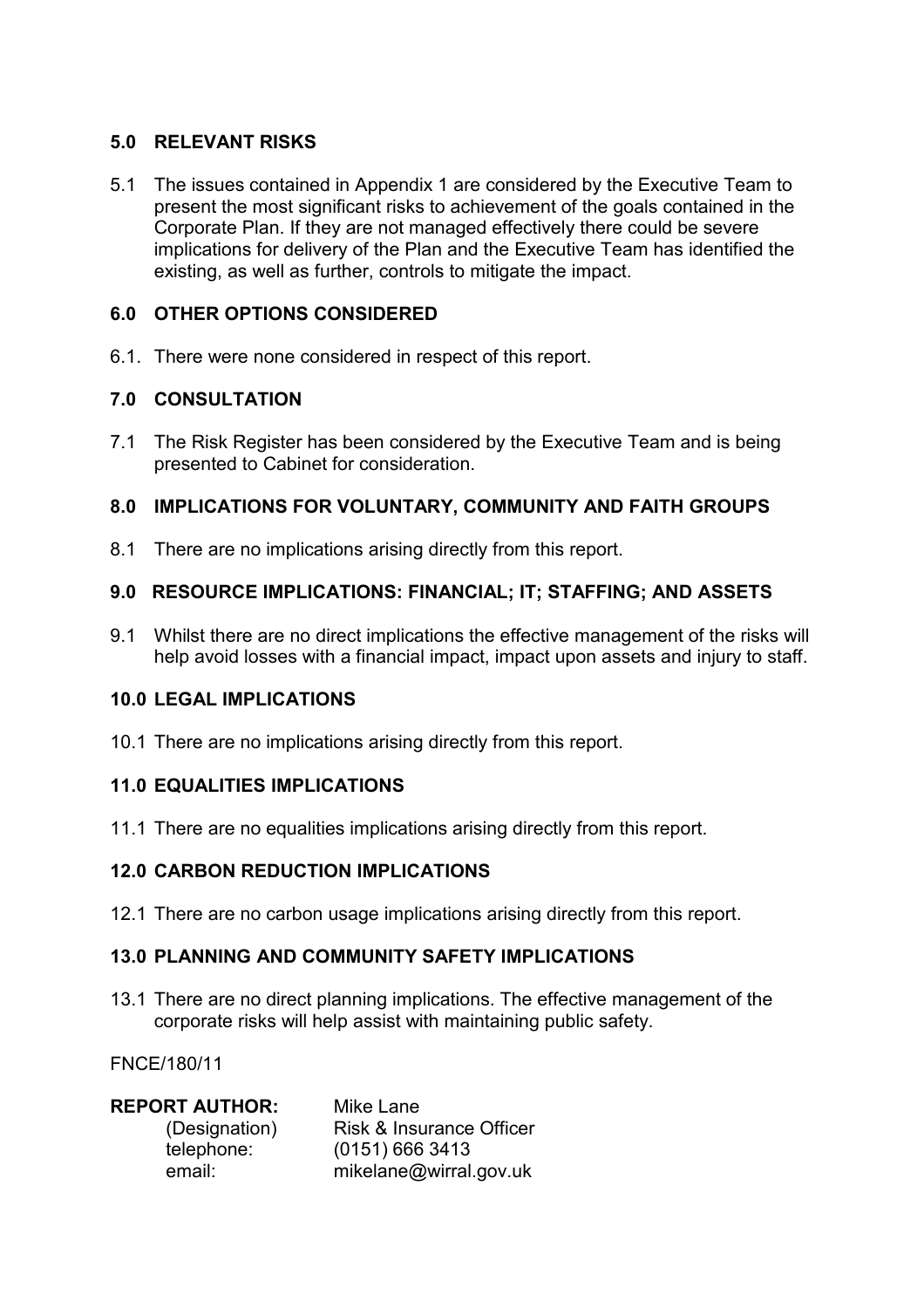# **APPENDICES**

Appendix 1 - Draft Corporate Risk Register. Appendix 2 - Risk Scoring Model

# **SUBJECT HISTORY (last 3 years)**

| <b>Council Meeting</b>            | <b>Date</b>      |  |
|-----------------------------------|------------------|--|
| Corporate Risk Register - Cabinet | 3 September 2009 |  |
| Corporate Risk Register - Cabinet | 10 December 2008 |  |
| Corporate Risk Register - Cabinet | 13 March 2008    |  |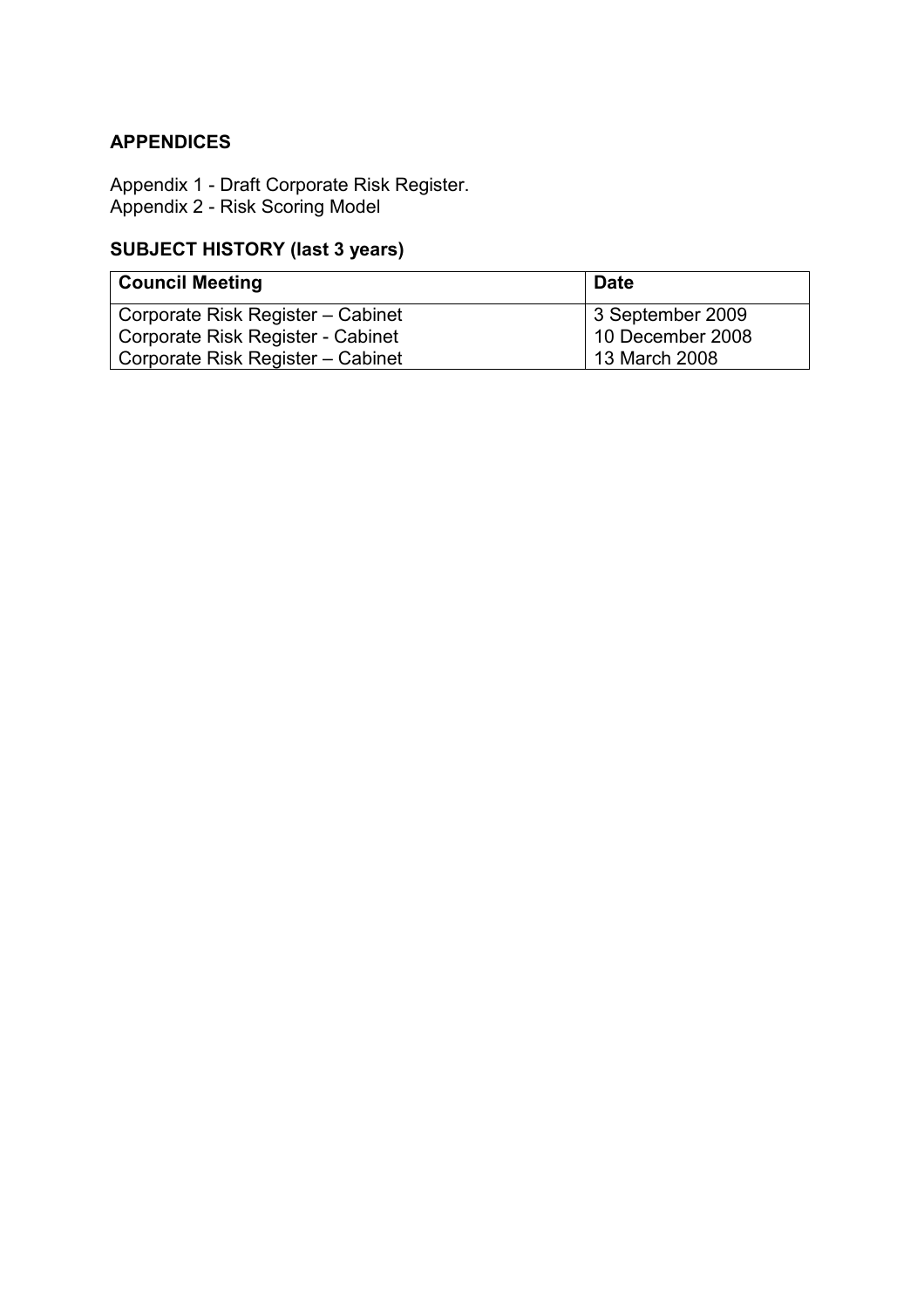# WIRRAL COUNCIL - DRAFT CORPORATE RISK REGISTER - EXECUTIVE TEAM SEPTEMBER 2011 **APPENDIX 1**

| <b>Draft Risk Description</b>                                                                                                                             | <b>Lead Officer</b>                                                        | <b>Existing Key Controls</b>                                                                                                                                                                                                                                                                                                                                                                                                                                                                                                                                   | <b>Further Control Actions Planned</b>                                                                                                                                                                                                                                                                                                                                            |
|-----------------------------------------------------------------------------------------------------------------------------------------------------------|----------------------------------------------------------------------------|----------------------------------------------------------------------------------------------------------------------------------------------------------------------------------------------------------------------------------------------------------------------------------------------------------------------------------------------------------------------------------------------------------------------------------------------------------------------------------------------------------------------------------------------------------------|-----------------------------------------------------------------------------------------------------------------------------------------------------------------------------------------------------------------------------------------------------------------------------------------------------------------------------------------------------------------------------------|
| If we do not manage health and safety<br>effectively then death or serious injury<br>could result to service users, employees or<br>members of the public | <b>Chief Executive</b><br>Jim Wilkie                                       | • Register of corporate H&S risks<br>• Corporate and departmental H&S<br>policy specifies roles / responsibilities<br>• Legislative Compliance Audit<br>programme of all Council premises<br>• Programme of auditing H&S<br>management systems<br>Delivery of essential emergency<br>training for fire and first aid<br>• Investigation of all significant accidents<br>& incidents by H&S Officers<br>• Training delivered for significant<br>hazardous work activities<br>• Health surveillance arrangements<br>implemented for occupational health<br>risks | • Deliver Institute Of Safety and Health<br>(IOSH) Managing Safely training to all<br>Managers and Supervisors below Head of<br>Service<br>• Review and develop H&S arrangements<br>• Continuing audits of H&S arrangements<br>• Implement health surveillance<br>arrangements for occupational health risks<br>re hearing loss and HAV/CT                                        |
| If safeguarding arrangements are<br>inadequate children might be exposed to<br>greater risk of abuse or exploitation.                                     | <b>Acting Director of</b><br><b>Children's Services</b><br>David Armstrong | Local Safeguarding Children Board<br>monitors serious case review action<br>plans<br>• Weekly performance monitoring of<br>changes to contact and referral taking<br>in CADT<br>• VCI reporting to the Chief Executive<br>• Lead Member Briefing following each<br><b>LSCB</b><br><b>National Notification of Serious Child</b><br>Care Incidents to OFSTED<br>• Continuing programme for<br>disseminating learning from serious<br>child care incidents<br><b>Child Death Overview Panels</b><br>Continuing review of S118 IRO<br>$\bullet$<br>applications   | • Implement revised 'Working Together to<br>Safeguard Children<br>• Comprehensive review of services /<br>outcomes for children (on a multi agency<br>basis) to be initiated following the<br>Governments response to Professor<br>Munro's review of Child Protection<br>services; leading to implementation<br>proposals<br>• Recruit to outstanding vacant social work<br>posts |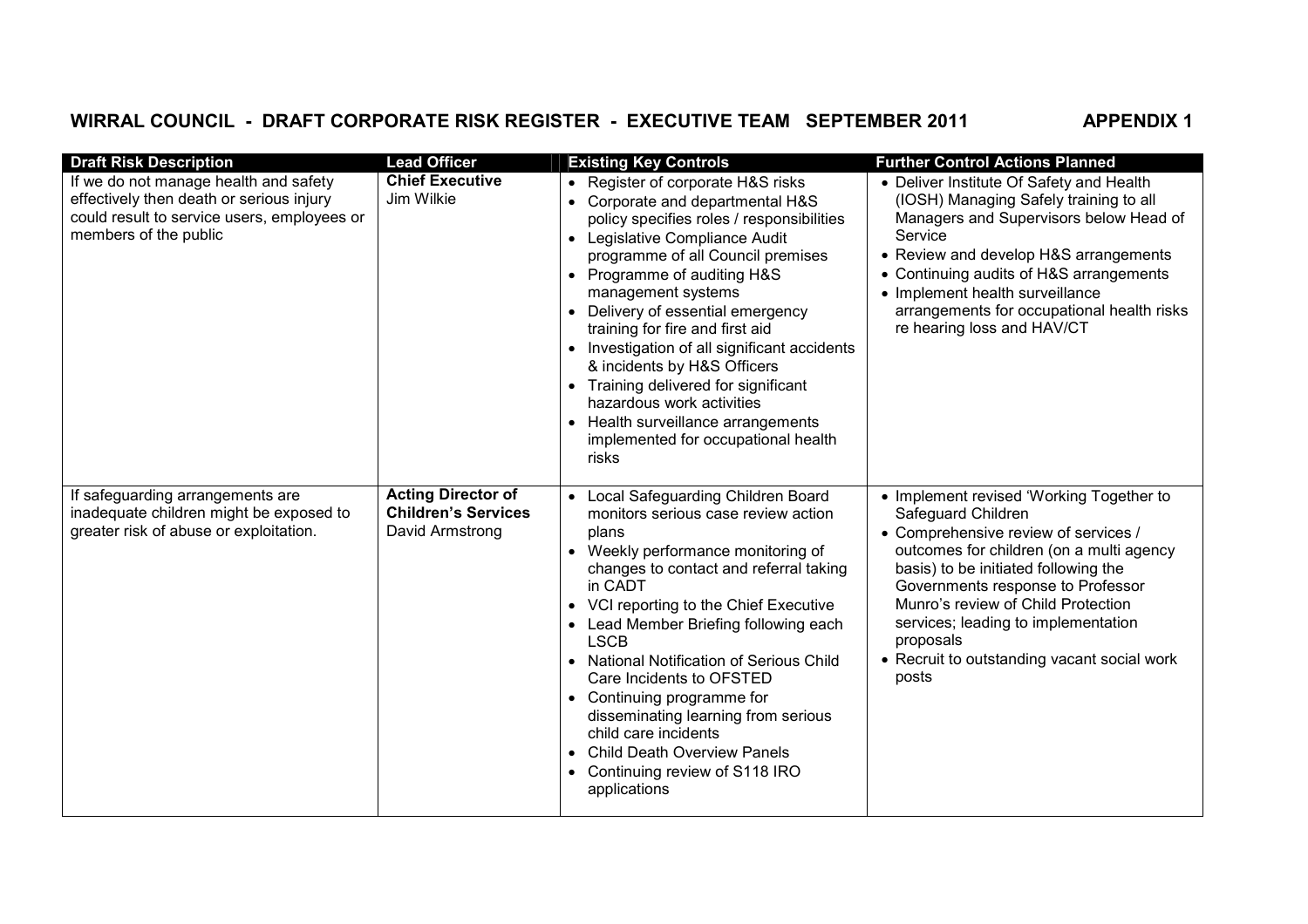| <b>Draft Risk Description</b>                                                                                                     | <b>Lead Officer</b>                                                                | <b>Existing Key Controls</b>                                                                                                                                                                                                                                                                                                                                                                                                                                                                                                                                                                                                                                                                                                                          | <b>Further Control Actions Planned</b>                                                                                                                                                                                                 |
|-----------------------------------------------------------------------------------------------------------------------------------|------------------------------------------------------------------------------------|-------------------------------------------------------------------------------------------------------------------------------------------------------------------------------------------------------------------------------------------------------------------------------------------------------------------------------------------------------------------------------------------------------------------------------------------------------------------------------------------------------------------------------------------------------------------------------------------------------------------------------------------------------------------------------------------------------------------------------------------------------|----------------------------------------------------------------------------------------------------------------------------------------------------------------------------------------------------------------------------------------|
| If safeguarding arrangements are<br>inadequate vulnerable adults could be<br>exposed to greater risk of abuse or<br>exploitation. | <b>Interim Director of</b><br><b>Adult Social Services</b><br><b>Howard Cooper</b> | • Whole system review of safeguarding<br>completed & recommendations have<br>been implemented including revised<br>safeguarding procedures<br>• Training rolled out across agencies<br>Regular monitoring reports to DASS<br>strategic leadership team, project<br>board and safeguarding adults<br>partnership board<br>• Self assessment undertaken as part of<br>service inspection<br>• Weekly monitoring of performance with<br>key social work team members<br>• Safeguarding is a core project in the<br>Corporate Plan<br>• Wirral Adult Safeguarding Board and<br>Wirral Local Safeguarding Children's<br>Board jointly administered<br>• Safeguarding Social Worker located in<br>CADT to better deal with potential<br>safeguarding alerts | • Continue to implement recommendations<br>from DASS Improvement Plan<br>• Joint Head of Safeguarding (CYPD and<br>DASS) post to be established<br>• Additional safeguarding posts created and<br>to be filled following a restructure |
| Not having plans in place could<br>compromise delivery of essential services<br>in the event of a major public emergency          | <b>Director of Technical</b><br><b>Services</b><br>David Green                     | • Dedicated team provides support and<br>guidance<br>IT disaster recovery planning audit<br>External suppliers identified and<br>position statement complied as to their<br>arrangements<br>• Awareness sessions delivered<br>Exercises conducted to test efficiency<br>$\bullet$<br>of plans<br>• Departmental business continuity plans<br>finalised<br>• Wirral Business Continuity Plan<br>finalised<br>• Wirral Flood and Water Management<br>Partnership formed<br>Review of winter maintenance<br>arrangements conducted.                                                                                                                                                                                                                      | • Ensure external agencies have cohesive<br>continuity arrangements<br>• Conduct exercise to test the efficiency of<br>critical service area business continuity<br>plans                                                              |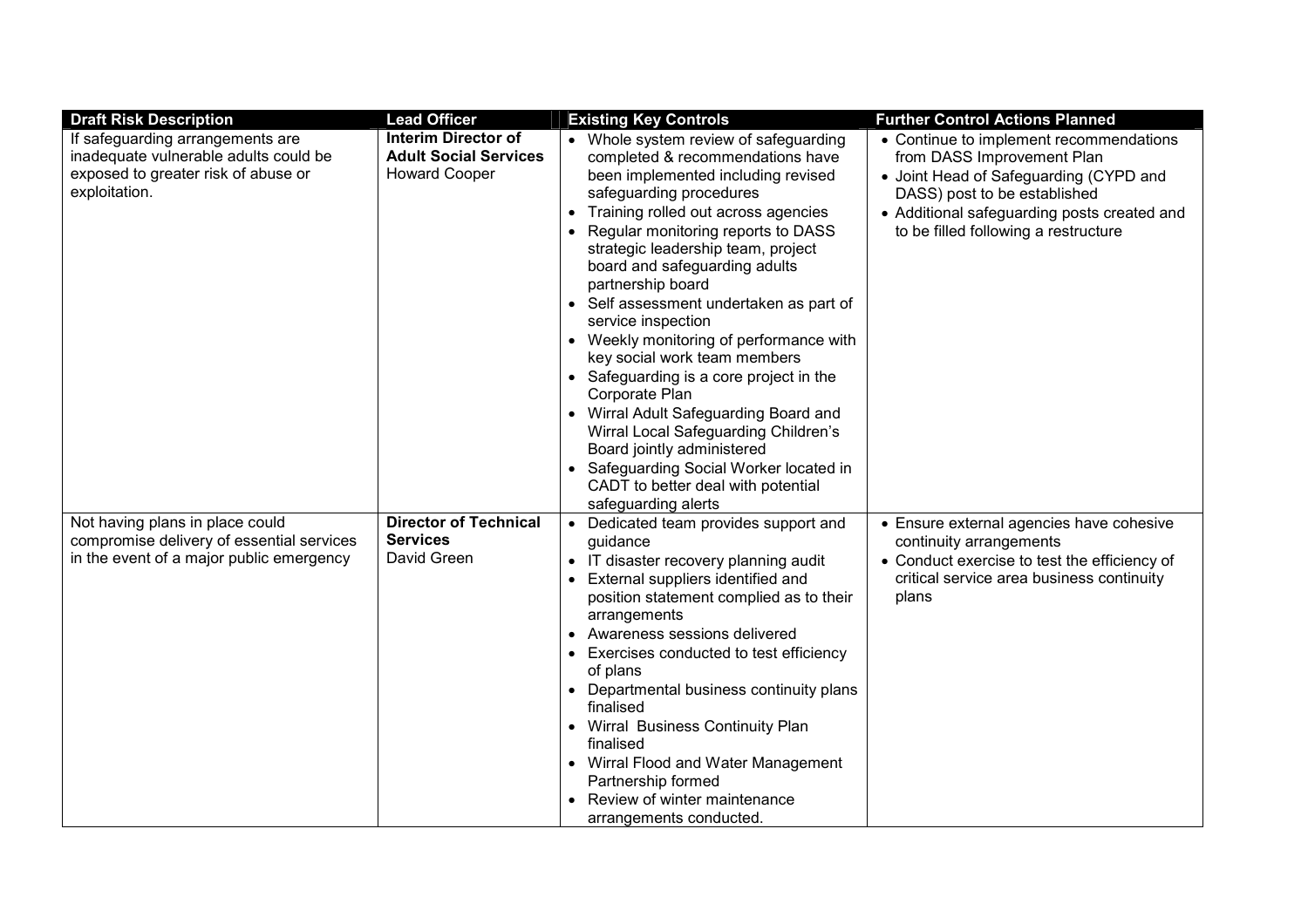| <b>Draft Risk Description</b>                                                                                                                                                                                                                 | <b>Lead Officer</b>                                                                               | <b>Existing Key Controls</b>                                                                                                                                                                                                                                                                                                                                                                                                                                                                                                                                                              | <b>Further Control Actions Planned</b>                                                                                                                                                                                        |
|-----------------------------------------------------------------------------------------------------------------------------------------------------------------------------------------------------------------------------------------------|---------------------------------------------------------------------------------------------------|-------------------------------------------------------------------------------------------------------------------------------------------------------------------------------------------------------------------------------------------------------------------------------------------------------------------------------------------------------------------------------------------------------------------------------------------------------------------------------------------------------------------------------------------------------------------------------------------|-------------------------------------------------------------------------------------------------------------------------------------------------------------------------------------------------------------------------------|
| If the Council does not maintain the trust<br>and confidence of citizens in the conduct of<br>its duties this could result in significant<br>damage to the authority's reputation and<br>undermine the level of engagement with<br>residents. | <b>Head of</b><br><b>Communications and</b><br><b>Community</b><br><b>Engagement</b><br>Emma Degg | • Consultation and engagement activities                                                                                                                                                                                                                                                                                                                                                                                                                                                                                                                                                  |                                                                                                                                                                                                                               |
| A serious failure in corporate governance<br>could result in breaches of legislation<br>and/or significant damage to the authority's<br>reputation.                                                                                           | <b>Chief Executive</b><br>Jim Wilkie                                                              | Constitution regularly reviewed,<br>$\bullet$<br>reported to Members and officers<br>Risk-based internal audit programme<br>$\bullet$<br><b>Annual Governance Statement</b><br>produced<br><b>Corporate Governance Monitoring</b><br>$\bullet$<br>Group<br>Code of Corporate Governance<br>adopted<br>• CIPFA/SOLACE 'Delivering Good<br>Governance' Framework<br>Training programme for Members<br>$\bullet$<br>Standards and Audit & Risk<br><b>Management Committees</b><br>ICT Security policy and role of Fol<br>$\bullet$<br>officer<br>Individual strategies reviewed<br>$\bullet$ | • Cabinet Committee to be established<br>September 2011<br>• Action plan to be developed from October<br>2011                                                                                                                 |
| If the Strategic Change Programme does<br>not deliver its expected outcomes it would<br>place pressure on the Budget                                                                                                                          | <b>Director of Technical</b><br><b>Services</b><br>David Green                                    | Strategic Change Programme Office<br>established under the Lead Chief<br>Officer<br>Programme management control<br>system implemented<br>Gateway framework adopted<br>All SCP projects have a risk register<br>Reporting of progress is embedded<br>$\bullet$<br>into the Corporate Performance<br><b>Management Framework</b>                                                                                                                                                                                                                                                           | • Embed programme control management<br>system with project managers<br>• Establish effective communication<br>programme<br>• Review risk management arrangements for<br>critical projects<br>• Agree programme risk register |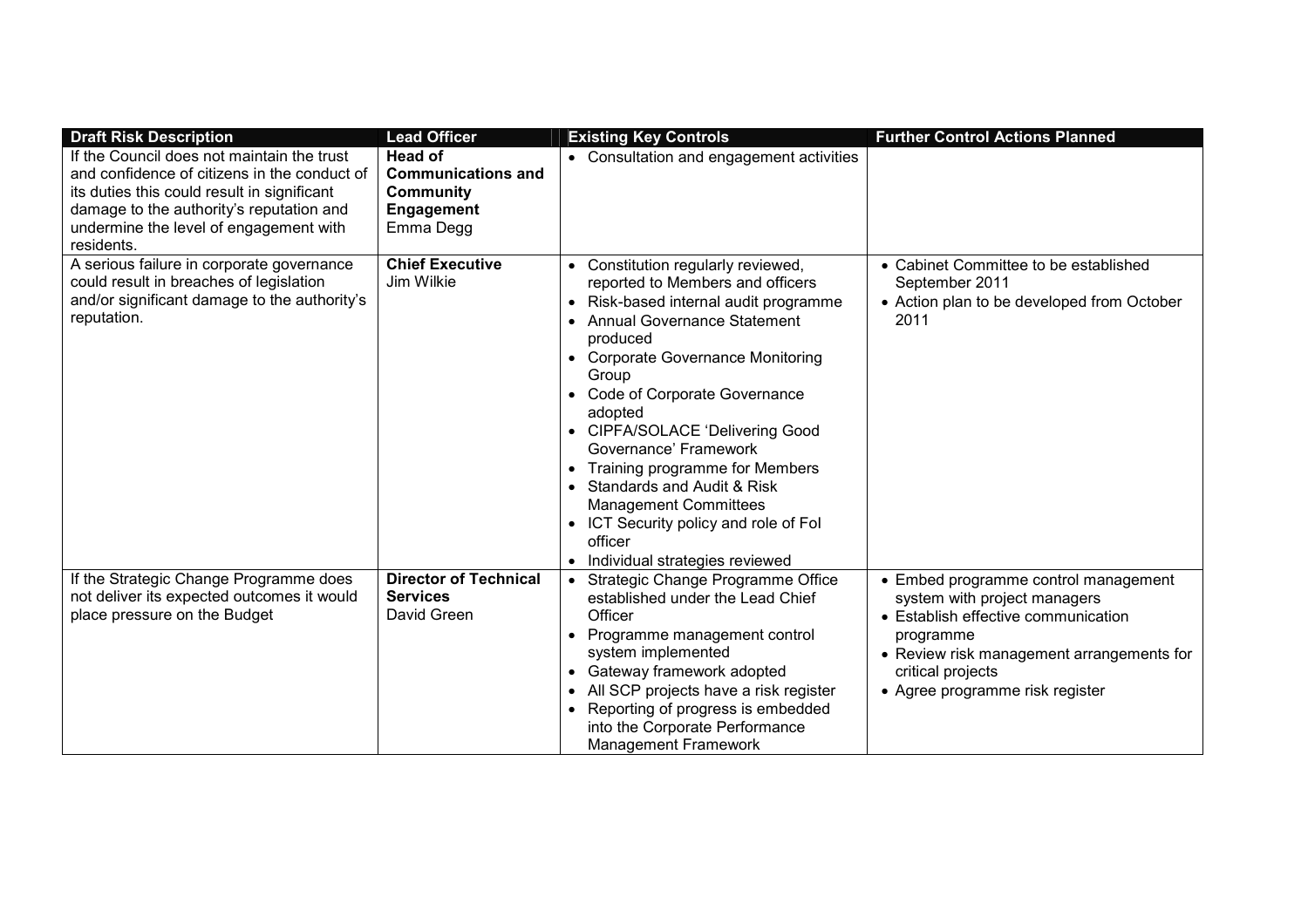| <b>Draft Risk Description</b>                                                                                                                                                   | <b>Lead Officer</b>                                                                                                                              | <b>Existing Key Controls</b>                                                                                                                                                                                                                                                                                                                                                                                                                                                                                                      | <b>Further Control Actions Planned</b>                                                                                                                                                                                                                                                                                                                                              |
|---------------------------------------------------------------------------------------------------------------------------------------------------------------------------------|--------------------------------------------------------------------------------------------------------------------------------------------------|-----------------------------------------------------------------------------------------------------------------------------------------------------------------------------------------------------------------------------------------------------------------------------------------------------------------------------------------------------------------------------------------------------------------------------------------------------------------------------------------------------------------------------------|-------------------------------------------------------------------------------------------------------------------------------------------------------------------------------------------------------------------------------------------------------------------------------------------------------------------------------------------------------------------------------------|
| If we do not use the available resources to<br>meet the priorities set out in the Corporate<br>Plan the services we provide might not be<br>appropriate                         | Director of Finance /<br><b>Deputy Chief</b><br><b>Executive</b><br>lan Coleman                                                                  | • Medium Term Financial Capital HR<br>and IT strategies linked and reflect<br>priorities in Corporate Plan.<br>Strong links between service &<br>$\bullet$<br>financial plans.<br>Investment is based on business cases<br>for projects.<br>• Effective financial management by<br>planning, monitoring and reporting<br>• Programme of financial management<br>training.<br>Impacts of the economic downturn<br>identified and appropriate responses<br>developed<br>Budget resolution links directly to<br>corporate priorities | • Review the effectiveness and<br>appropriateness of the strategies                                                                                                                                                                                                                                                                                                                 |
| Insufficient growth in the borough's<br>economy could make it difficult for the<br>Council to deliver its vision of a more<br>prosperous and equal Wirral.                      | <b>Interim Director of</b><br><b>Corporate Services</b><br>Kevin Adderley<br>(will pass to Director of<br>Regeneration, Housing<br>and Planning) | • Investment Strategy Board established<br>to lead and direct implementation of<br><b>Investment Strategy</b><br>Wirral Business Forum set up by Invest<br>Wirral<br>• Performance Management<br>arrangements for Corporate Plan<br>• Corporate Investment Group in place                                                                                                                                                                                                                                                         | • Support inward and indigenous investment<br>through a programme of support delivered<br>by Invest Wirral Team<br>• Explore opportunities for working<br>internationally, supporting businesses to<br>access opportunities as appropriate<br>• Support for economic regeneration<br>schemes by the Regeneration and<br>Investment Teams to create greater<br>prosperity for Wirral |
| If we do not engage sufficiently with the<br>workforce it could lead to de-motivation, a<br>negative culture and a focus on short term<br>rather than long term considerations. | Head of HR &<br>Organisational<br><b>Development</b><br>Chris Hyams                                                                              | • Staff communications including One<br>Council, One Brief and team Briefing<br><b>Chief Executive Roadshows</b><br>$\bullet$<br>Key Issue Exchanges                                                                                                                                                                                                                                                                                                                                                                              |                                                                                                                                                                                                                                                                                                                                                                                     |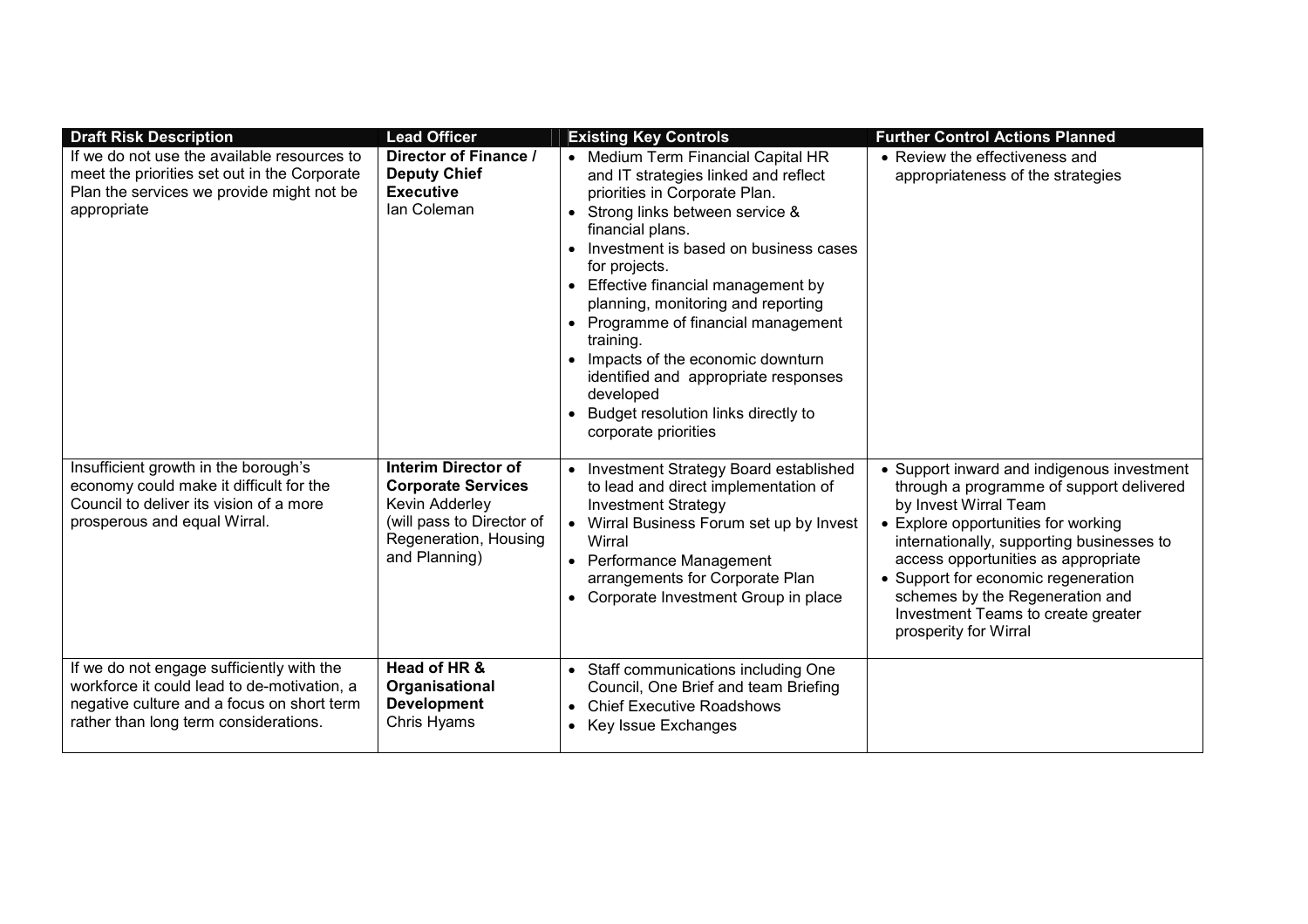| <b>Draft Risk Description</b>                                                                                                                      | <b>Lead Officer</b>                                                    | <b>Existing Key Controls</b>                                                                                                                                                                                                                                                                                                                                                                                                                                                                                                                                         | <b>Further Control Actions Planned</b>                                                                                                                                                                                                                                                                                                                                                                                                              |
|----------------------------------------------------------------------------------------------------------------------------------------------------|------------------------------------------------------------------------|----------------------------------------------------------------------------------------------------------------------------------------------------------------------------------------------------------------------------------------------------------------------------------------------------------------------------------------------------------------------------------------------------------------------------------------------------------------------------------------------------------------------------------------------------------------------|-----------------------------------------------------------------------------------------------------------------------------------------------------------------------------------------------------------------------------------------------------------------------------------------------------------------------------------------------------------------------------------------------------------------------------------------------------|
| If do not have the right people with the right<br>skills in the right posts it will be difficult to<br>deliver the corporate priorities.           | Head of HR &<br>Organisational<br><b>Development</b><br>Chris Hyams    | • People Strategy implemented<br>Recruitment processes reviewed and<br>action plan implemented<br>Partial implementation of Job<br>Evaluation<br>Working to implement skills audit<br>Robust capability and disciplinary<br>policies<br>Priorities in Corporate Plan<br>communicated to staff.<br>Corporate KIE process<br>$\bullet$<br>Partnership working to support<br>Apprenticeships initiatives<br>Chief Executive Roadshows and<br>specialist events<br>• Corporate 'Investors in People' status<br>attained<br>Corporate leadership development<br>programme | • Develop online application tool linked to<br>national electronic recruitment portals<br>• Continue development and review<br>effectiveness of Skills Audit<br>• Continue development of approach to<br>workforce planning/talent management<br>• Continue Elected Member Development<br>programme and review effectiveness<br>• Continue corporate leadership<br>development programme and review<br>effectiveness<br>• Conclude Local Pay Review |
| If we do not learn about changes to the<br>legislative and policy environment it could<br>impede our ability to understand and<br>respond to them. | Director of Law, HR &<br><b>Asset Management</b><br><b>Bill Norman</b> | Membership of professional bodies and<br>collective groups eg Directors of Social<br>Services<br>Membership of organisations which<br>represent the sector eg SIGOMA<br>Working regionally and with partners                                                                                                                                                                                                                                                                                                                                                         |                                                                                                                                                                                                                                                                                                                                                                                                                                                     |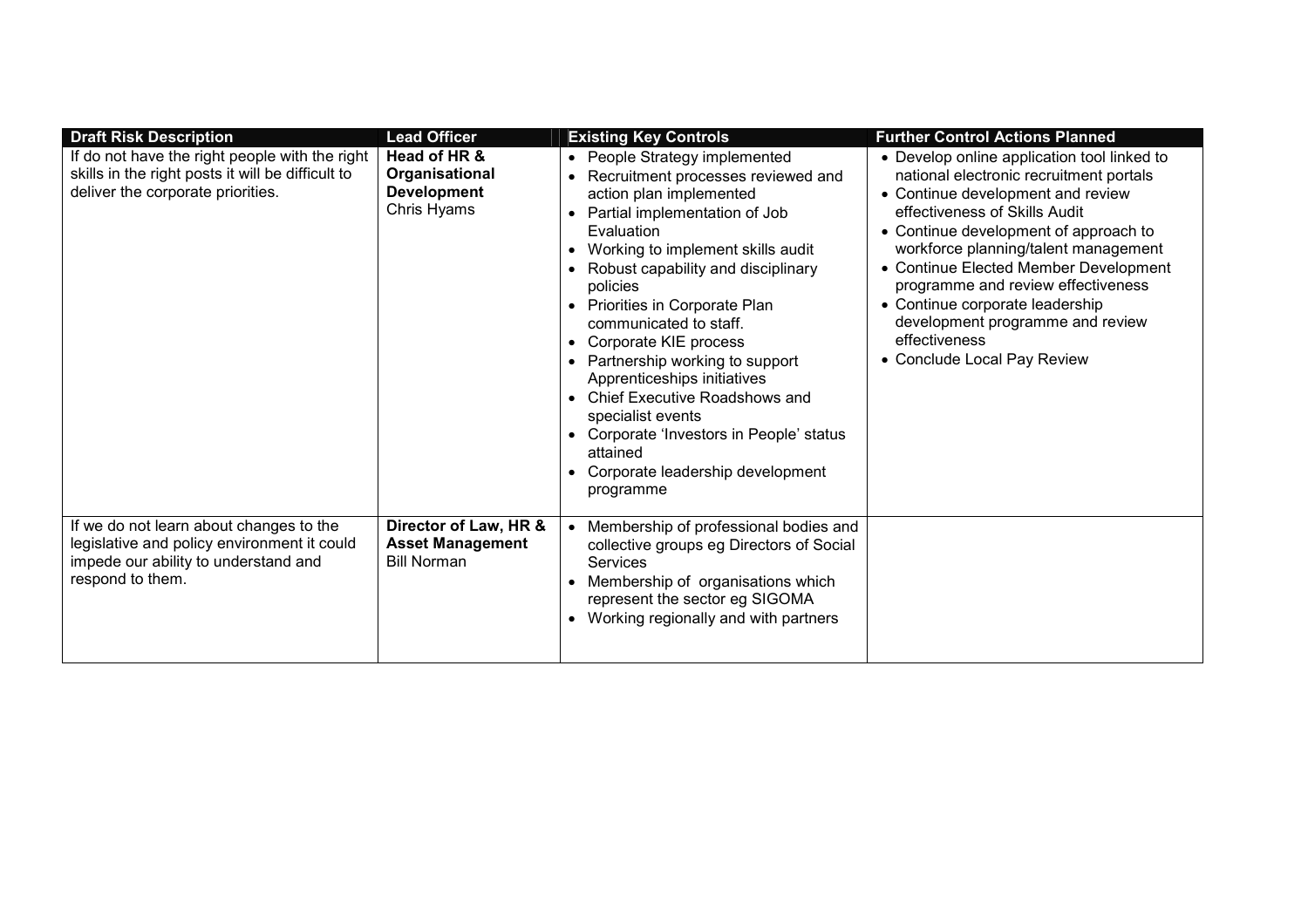| <b>Draft Risk Description</b>                                                                                                                                                                                                             | <b>Lead Officer</b>                                                                        | <b>Existing Key Controls</b>                                                                                                                                                                                                                                                                                                                                                                                                                                                                                                                                                                                                                                                                                                                                    | <b>Further Control Actions Planned</b>                                                                                                                                                                                                                                                                                                                                                                                                                                                                                        |
|-------------------------------------------------------------------------------------------------------------------------------------------------------------------------------------------------------------------------------------------|--------------------------------------------------------------------------------------------|-----------------------------------------------------------------------------------------------------------------------------------------------------------------------------------------------------------------------------------------------------------------------------------------------------------------------------------------------------------------------------------------------------------------------------------------------------------------------------------------------------------------------------------------------------------------------------------------------------------------------------------------------------------------------------------------------------------------------------------------------------------------|-------------------------------------------------------------------------------------------------------------------------------------------------------------------------------------------------------------------------------------------------------------------------------------------------------------------------------------------------------------------------------------------------------------------------------------------------------------------------------------------------------------------------------|
| If we do not ensure that the policies and<br>practices being introduced by the Council<br>reflect a through understanding of the<br>wants and needs of our citizens and<br>businesses the services we provide might<br>not be appropriate | Head of<br><b>Communications and</b><br><b>Community</b><br><b>Engagement</b><br>Emma Degg | • Needs analyses and evidence bases<br>inc. policy / legislative changes used to<br>inform corporate / business planning<br>Budget / priority setting process fully<br>$\bullet$<br>engages Elected Members with<br>approval by full Council<br>Infrastructure for co-ordinating strategic<br>$\bullet$<br>service planning inc. CIG<br>• Understanding needs through<br>community engagement (e.g. Area<br>Forums, Place Survey, Older & Young<br>People's etc<br>Equality considerations are accounted<br>$\bullet$<br>for through equality impact<br>assessments<br>Single Equality Scheme sets out<br>$\bullet$<br>statutory requirements and duties<br>relating to Wirral's diverse communities<br>Joint Strategic Needs Assessment<br>$\bullet$<br>(JSNA) | • Continue to improve corporate service<br>planning process<br>• Review proposals for the Comprehensive<br><b>Engagement Strategy</b><br>• Drive forward further improvement in<br>understanding and responding to<br>community needs<br>• Implement Customer Access Strategy                                                                                                                                                                                                                                                 |
| In an era of increasingly scarce resources,<br>if the Council does not collaborate<br>effectively with partners we may not make<br>the best use of the collective resource<br>available to meet citizens' needs.                          | <b>Chief Executive</b><br>Jim Wilkie                                                       | Needs analyses and evidence bases<br>$\bullet$<br>inform the partnership's priority setting<br>and key plans and strategies<br>• Action-led delivery plans for<br>partnership priorities<br>• Strong strategic leadership for the<br>partnership (Executive Board)<br>• Council is the accountable body for<br>Wirral's LSP. Supported by senior<br>management inc. joint posts such as<br>the Joint Director of Public Health<br>• Partnership toolkit and register<br>developed to support governance                                                                                                                                                                                                                                                         | • Periodic checks to ensure partnerships<br>comply with Wirral's governance<br>arrangements<br>• Refresh of Partnership Register and<br>governance arrangements<br>• Develop a performance management<br>framework for the Sustainable Community<br>Strategy<br>• Comprehensive review of all economic<br>policy in response to the recession, in line<br>with statutory Local Economic Assessment<br>duty<br>• Ensure that partners share operational<br>intelligence and co-ordinate activities in<br>response to recession |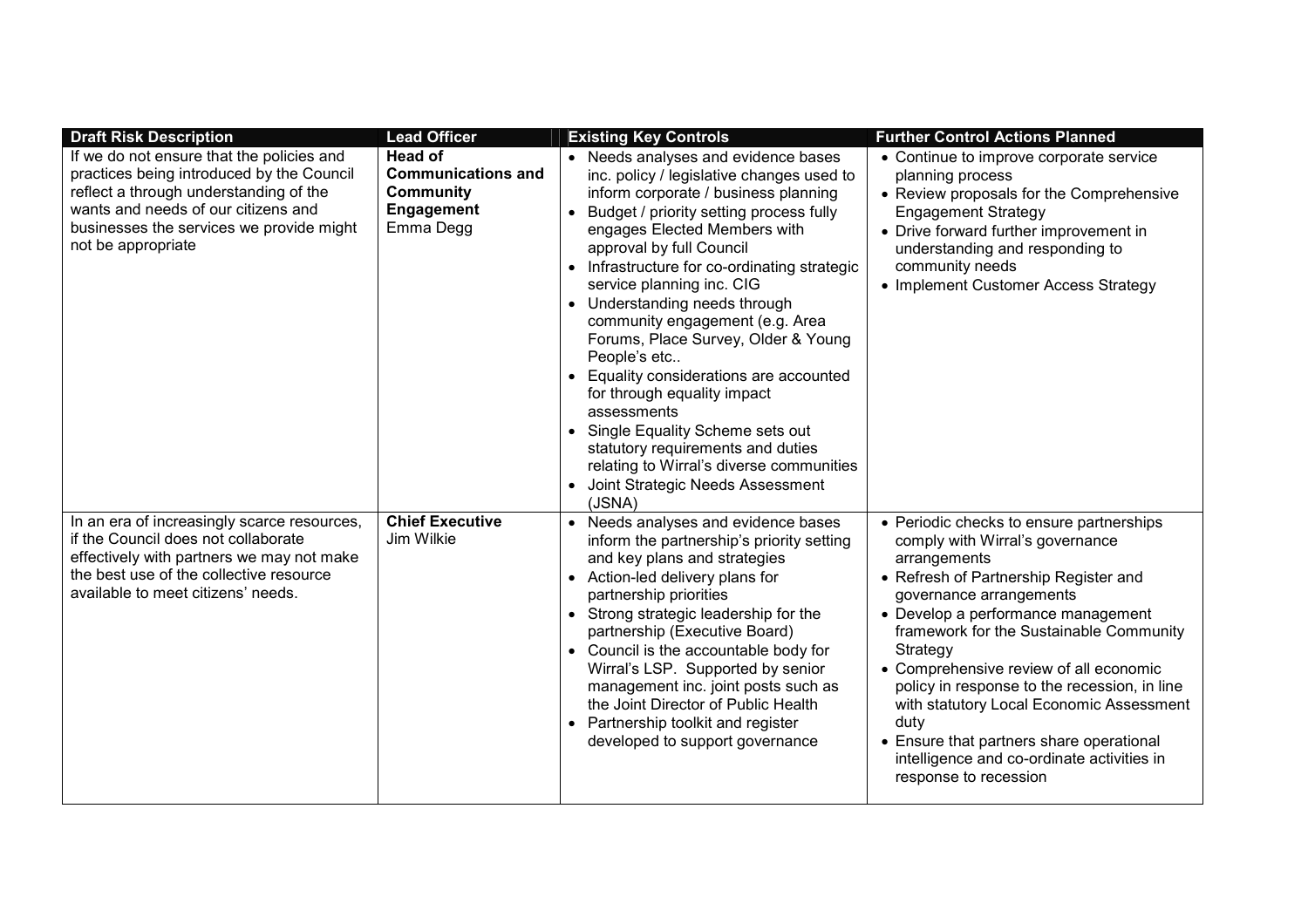| <b>Draft Risk Description</b>                                                                                                                                                                     | <b>Lead Officer</b>                  | <b>Existing Key Controls</b>                                                                                                                                                                                                                         | <b>Further Control Actions Planned</b>      |
|---------------------------------------------------------------------------------------------------------------------------------------------------------------------------------------------------|--------------------------------------|------------------------------------------------------------------------------------------------------------------------------------------------------------------------------------------------------------------------------------------------------|---------------------------------------------|
| Business failure from a supplier to the<br>Council, including major private sector<br>suppliers and the voluntary, community<br>and faith sector providers, leading to<br>interruption of service | <b>Chief Executive</b><br>Jim Wilkie | External suppliers identified and<br>position statement complied as to their<br>arrangements<br>Procurement Strategy and the agreed<br>procurement process<br>Contract and performance<br>management arrangements<br>Linkages to Business Continuity | • See linkages to Business Continuity above |